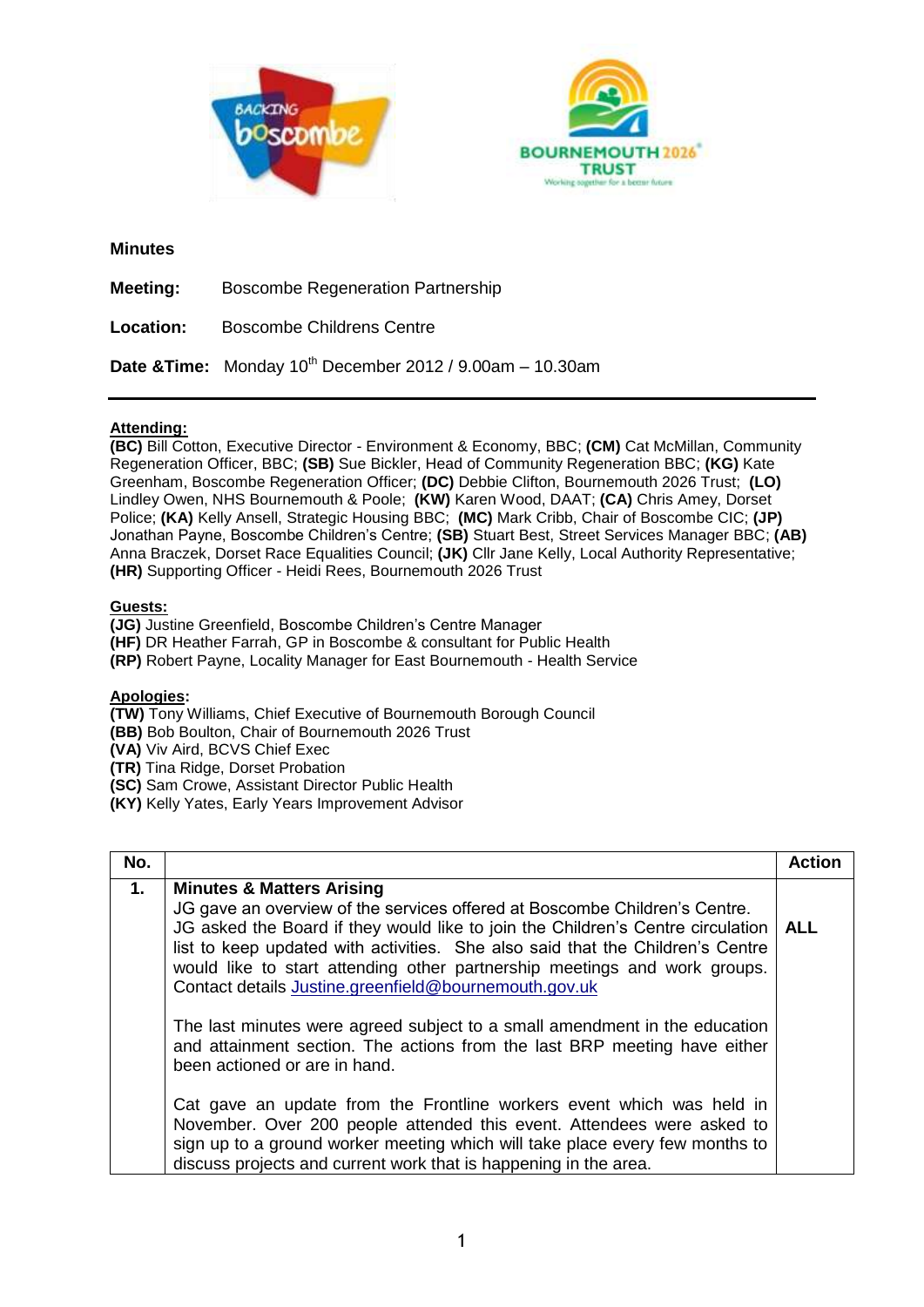# **2. Theme Group Updates Crime** CA provided an update. Work is being carried out on the commitment that the police have made to the BRP and is moving forward. CA provided some year to date statistics on crime within Dorset with a focus on the Boscombe area. CM noted that the Police RAG rating is different to Council RAG rating i.e. red for the Police means Priority and red for the Council means it's not being achieved. The police have increased their presence at the contact point in Boscombe. As much as possible, Police Officers and PCSO's are sent to the Boscombe area to patrol. A permanent Police contact point designed to look like a Tardis will permanently be situated outside MacDonald's. The planning for this is due to be Submitted in January 2013 and will hopefully be built in March – April 2013. The Police cannot guarantee that it will be manned 24/7 but they will have an officer there as much as possible. There will also be a telephone on the outside of the structure for people to report crime at any time. CA reported that Shop Watch in Boscombe is not what it could be and they are looking to improve this. An operation to 'Drive out the drug dealers' is making good progress and there have been some significant finds and arrests. CA will be meeting with a housing officer from Dorset prison service to discuss housing issues. The Boscombe landlord group is increasing and they are reporting that fewer of their tenants are being housed from HMP's. Operation Planet deals with on-street sex work in Boscombe. Currently 20 women are showing some form of engagement with the services and 3 women are engaging fully. Women who don't engage with this project are being arrested and are dealt with for ASB. Protocols need to be established across the agencies for the 'process' a woman will go through when ready to step away from prostitution. The Change Course for Kerb crawlers is going well. 24 people are going through this course every month. There was some displacement as a result of the work and women were also coming to the area due to fill the voids or get help. Need to ensure that we are not paying for out of town residents to receive treatment. SB asked for an update on a previous discussion she had with CW regarding having a dedicated uniformed officer present in Boscombe precinct. CA asked what the expectation was for this and that this request should be put in writing so that it can be looked into. **Housing** KA reported that housing is dealing with an issue of other local authorities placing homeless people into Bournemouth accommodation. Strategic Housing are liaising with the other local authorities to deal with this issue. KA gave an update on housing within Boscombe. They have had their first theme group meeting and these will now take place bi-monthly. There is a small allocation within the housing and revenue account for the purchase of 3 HMO's and converting them into 9 family dwellings. There is a need for a **CA/KA/ KW CA/KA/ KW SB**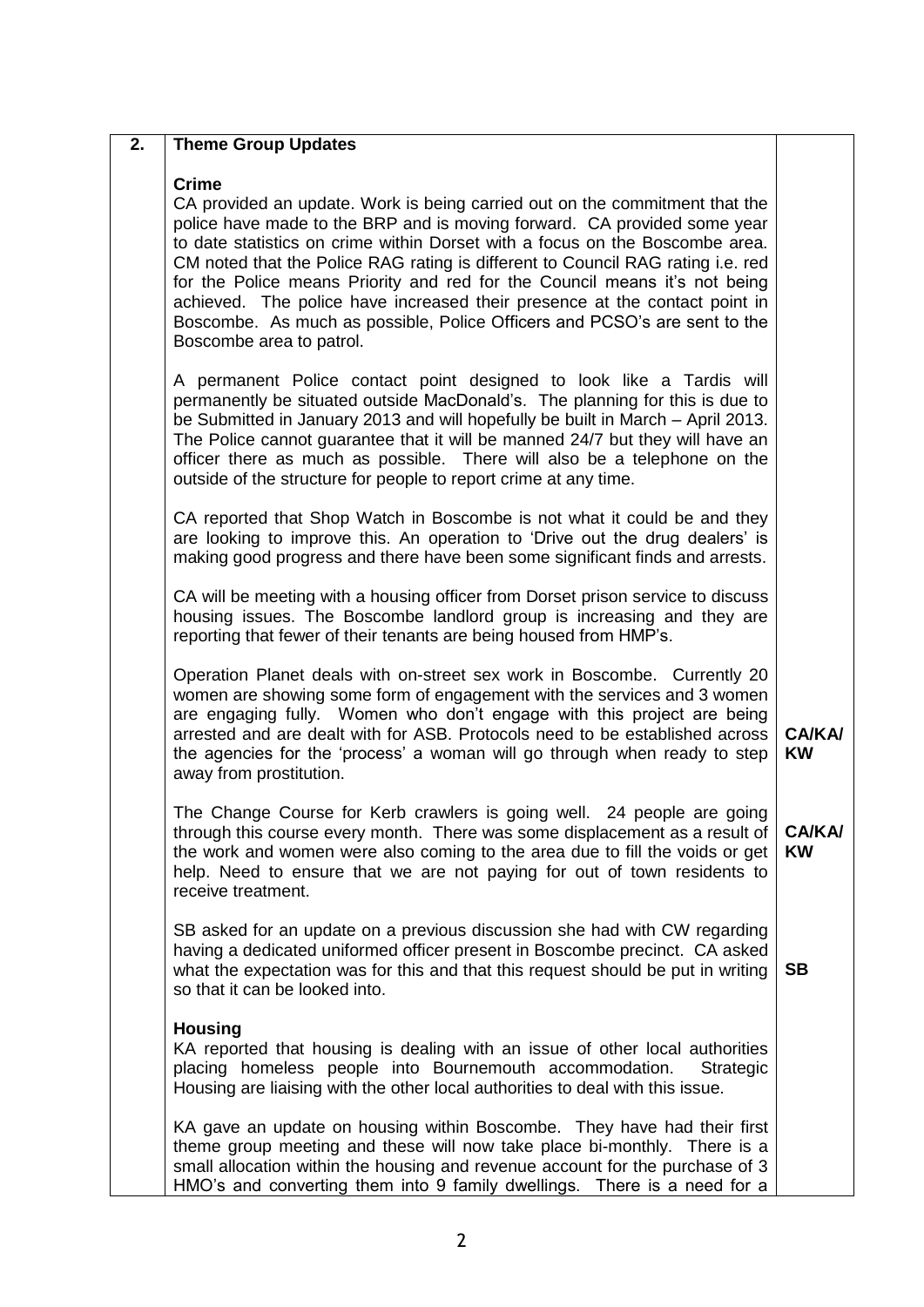larger funding resource in order to purchase more properties like this. They are waiting to hear about government grants for empty homes.

## **Education & Attainment**

JP gave an update regarding an Ofstead summary of nursery, pre-school and school provision in Boscombe. He also updated the board on 2012 data from Boscombe Early Years Foundation Stage (EYFS).

There is a nursery attached to the Boscombe Children's Centre which has recently gone through a tender process; this has been awarded to St Clements pre-school. This is progressing well and will hopefully be opening in the New Year.

Springbourne Family Centre has also recently undergone registration with Ofsted to run a small pre-school and they should be opening early in the New Year.

There was a brief overview of the progress with the Early Years Deprivation Funding Project. 5 of 6 nurseries qualify for this funding and the managers from these nurseries have had a meeting about some of the key issues that they are facing.

JP gave an update on schools. The Children's Centre is looking at holding courses for parents of pupils who do not speak English as their first language. Kings Park School have had a satisfactory Ofsted report and are looking into ways of working with the Children's Centres i.e. story session by schools teachers at the Children's Centre. The School is also working with Mark Cribb to promote healthy eating.

KW suggested that JP could have a discussion with adult education as they have some funding available from disadvantaged social groups. This money could assist with helping people who do not have English as their first language. JP to contact KW for the Community workers name who is dealing with this. **JP/KW JP**

LO raised a concern about how the schools in Boscombe will be able to cope with potentially more families moving to the area. SB said that this is a concern but Education have completed a large piece of work on this issue and it would be a good idea to link up with education to discuss this further.

## **Enterprise & Employment**

There is currently not a lead for this work stream. BC and SB will work together to identify a lead and will hopefully have one by the next BRP meeting. **BC/SB**

#### **Environment**

There was a discussion regarding the opening of the highstreet in Boscombe. Ben Hamilton-Baillie is carrying out a small review of the precinct and will produce a report towards the end of January 2013. Due to lack of current funding, it is not expected that major work will be carried out in the high street. There is some LSTF funding currently available for immediate improvements until future options are agreed.

SB gave an overview about a survey that had been carried out by Access